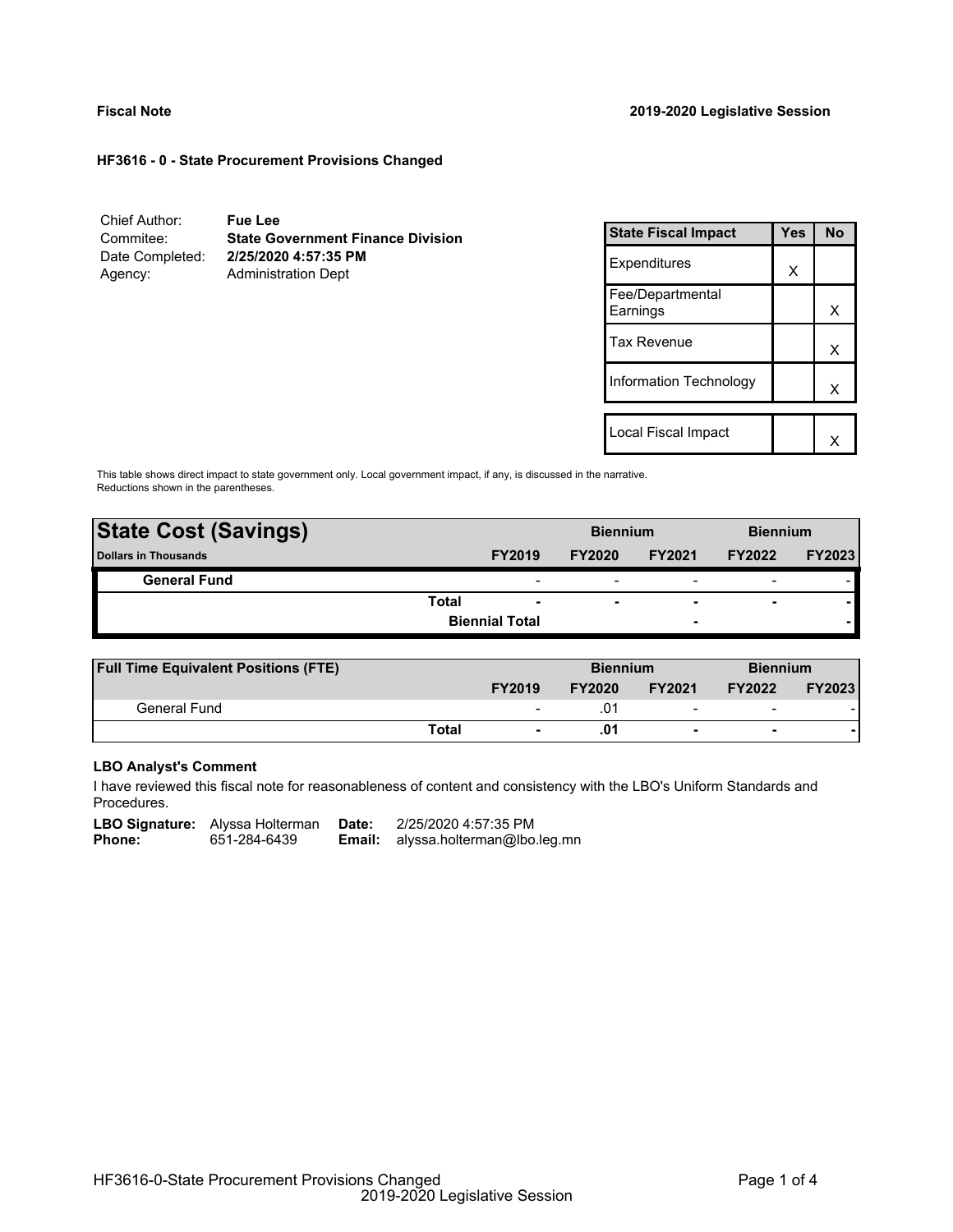# **State Cost (Savings) Calculation Details**

This table shows direct impact to state government only. Local government impact, if any, is discussed in the narrative. Reductions are shown in parentheses.

\*Transfers In/Out and Absorbed Costs are only displayed when reported.

| State Cost (Savings) = 1-2                        |              |                       | <b>Biennium</b> |               | <b>Biennium</b> |               |
|---------------------------------------------------|--------------|-----------------------|-----------------|---------------|-----------------|---------------|
| <b>Dollars in Thousands</b>                       |              | <b>FY2019</b>         | <b>FY2020</b>   | <b>FY2021</b> | <b>FY2022</b>   | <b>FY2023</b> |
| General Fund                                      |              |                       |                 |               |                 |               |
|                                                   | <b>Total</b> |                       |                 |               |                 |               |
|                                                   |              | <b>Biennial Total</b> |                 |               |                 |               |
| 1 - Expenditures, Absorbed Costs*, Transfers Out* |              |                       |                 |               |                 |               |
| <b>General Fund</b>                               |              |                       |                 |               |                 |               |
| Expenditures                                      |              |                       |                 |               |                 |               |
| <b>Absorbed Costs</b>                             |              |                       | (1)             |               |                 |               |
|                                                   | <b>Total</b> |                       |                 |               |                 |               |
|                                                   |              | <b>Biennial Total</b> |                 |               |                 |               |
| 2 - Revenues, Transfers In*                       |              |                       |                 |               |                 |               |
| <b>General Fund</b>                               |              |                       |                 |               |                 |               |
|                                                   | Total        | ۰                     |                 |               |                 |               |
|                                                   |              | <b>Biennial Total</b> |                 |               |                 |               |

# **Bill Description**

As a mechanism to promote equity in the State's contracting practices, current law (Minn. Stat. §16C.16) authorizes the commissioner of Administration to apply up to a six percent preference in the award of contracts to small targeted group, economically disadvantaged and veteran-owned businesses (TG/ED/VO). Further, current law authorizes the commissioner of Administration to award a contract directly to a certified TG/ED/VO small business without going through a competitive process for contracts valued at \$25,000 or less.

H3616.0 changes the dollar thresholds for these procurement tools. Specifically, the bill raises the preference percentage for certified, small TG/ED/VO businesses to up to 12% and raises the dollar threshold for direct purchases to these businesses to \$50,000 or less.

## **Assumptions**

If enacted, this bill will require modifications to the Office of State Procurement's (OSP's) procurement documents, including its solicitation documents (RFPs and RFBs), SWIFT templates, policy documents, manuals and training materials. The changes to thresholds will require OSP to provide direction to procurement staff across the enterprise, respond to questions, and conduct training to ensure the new dollar levels are understood and properly applied. Because current thresholds exist, the effort involved in modifying documents and conducting instruction is minimized because the changes simply increase existing numbers but do not change the associated processes. We assume the effort involved in making these changes will be modest and could be absorbed by the department.

This fiscal note assumes that increasing the dollar threshold under which a purchase or contract award can be made directly to a TG/ED/VO business without going through a competitive process results in a streamlined process that yields efficiencies. Tasks such as creating solicitation documents and evaluating responses would no longer be required for procurements that utilize this authority. For purposes of this fiscal note, it is assumed that time and resources gained by these efficiencies would be redirected to other work and that this change would not result in the ability to reduce staff or capture savings.

Regarding the increase to the preference percentage, based on an internal assessment of OSP's procurement of goods, general services and construction contracts over the course of FY19, we are assuming that a small number of procurements will be impacted by this percentage increase and that while there will be an enterprise fiscal impact, the costs will be modest in comparison to the state's total spend.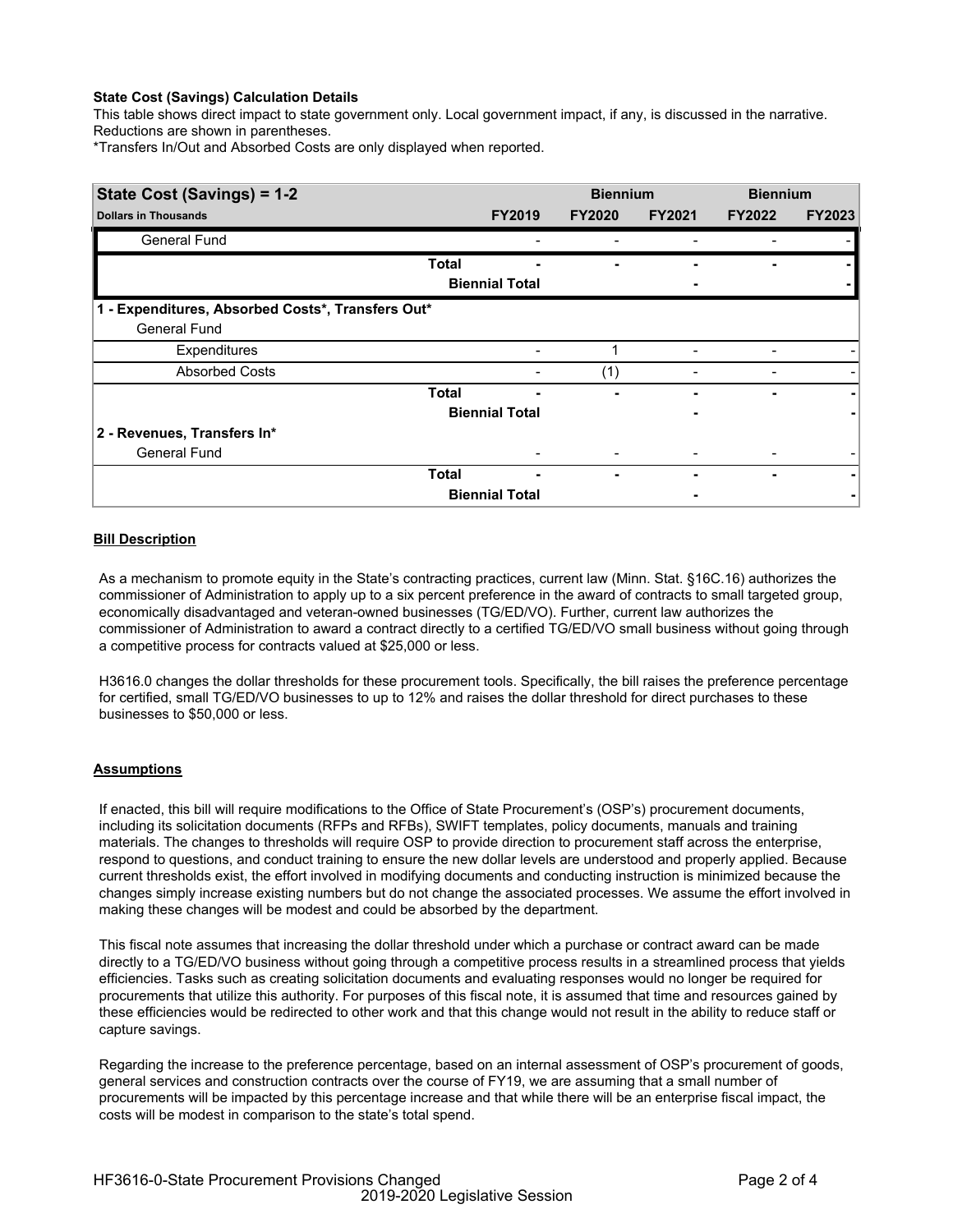# **Expenditure and/or Revenue Formula**

## **One-Time Expenditure - \$943**

20 hours calculated at the midpoint level of an Acquisition Management Specialist for development of bid and proposal templates, SWIFT templates, manuals, policy and training materials. This one-time cost is reflected in FY20 as a cost the agency can absorb.

|               | Annual    | Per Hour | Hours | Cost FY20 |
|---------------|-----------|----------|-------|-----------|
| Salary+Fringe | 98.441.51 | 7 14     | 20    | 942.80    |

## **Long-Term Fiscal Considerations**

This bill authorizes paying up to a 12% preference when purchasing from small, Minnesota-based, certified businesses owned by minorities, veterans, people with disabilities, and businesses located in economically disadvantaged areas. This will impact the cost of goods, services and construction projects for state agencies and local governments that use state contracts. This additional cost is spread across government entities and is not disproportionately borne by Admin. The added cost is addressed below.

## **Goods and General Services**

While a formal comprehensive study has not been completed on the subject of procurement preferences, in the fall of 2019, the Office of State Procurement conducted an internal assessment that studied all procurements conducted by the office for goods and general services over the course of FY19. The purpose of the assessment was to analyze the effectiveness of the 6% preference and its impact on cost.

Findings of the assessment for goods and general services included the following:

- Of 743 procurements assessed, only 13% (110 contracts) involved a procurement where a TG/ED/VO business responded to the solicitation.
- Of these 110 contracts, 38 were awarded to TG/ED/VO vendors without application of the preference, 67 were awarded to non-TG/ED/VO vendors and 5 contracts were awarded to a TG/ED/VO vendor as a result of application of the 6% preference.
- For all of the 5 contracts awarded to TG/ED/VO businesses as a result of the preference, none required the application of the full 6% preference.
- The cost impact for the 5 contracts awarded to a TG/ED/VO business as a result of the 6% preference totaled \$1,889.33.
- Further analysis of the full data set for FY19 determined that if the preference had been set at 12%, 5 additional contracts would have changed to an award to a TG/ED/VO business.
- The increased cost of these 5 additional contracts would have been \$60,872.62.

In sum, assuming future years will yield similar results to FY19, increasing the preference to 12% would be expected to result in an added cost of approximately **\$61,000 per year** for goods and general services. Out of a total of \$738 million in spend for goods and general services in FY19, this equates to an increase in cost of **.008%.**

## **Building Construction**

The Office of State Procurement has also analyzed the impact of increasing the preference to 12% on building and construction contracts. The office reviewed 119 projects that were subject to the application of the preference. This included projects bid out by the Office of State Procurement (33) and projects bid by agencies with delegated authority (86). The following was determined: